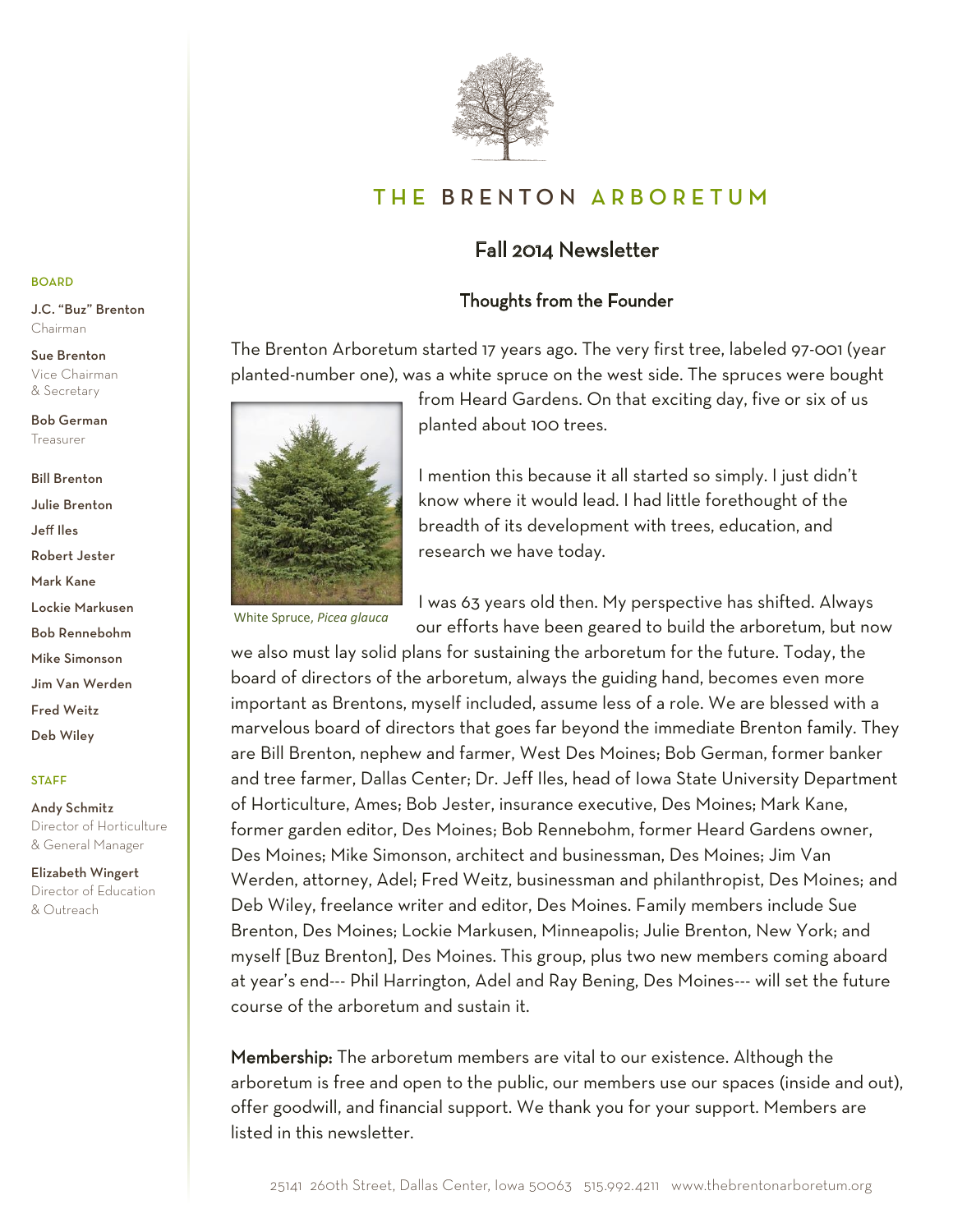# News

Lynn Kuhn: Our former executive director, Lynn Kuhn, recently stepped aside from her duties and is now working with us on special projects. She has done a very important job here. I will be temporarily acting on her behalf. We hope to soon do a search and hire a full-time executive director.

Fundraising: To cover the cost of a full-time director (the position has been part-time) as well as expand our educational and research work, we will undertake our first fundraising campaign. Board member Fred Weitz is chairman of the fundraising committee. Its success will be critical to our future.



New Board Member: Mike Simonson of Des Moines has recently joined our board. Mike is a landscape architect and owner of Simonson and Associates, Inc. He is involved in community activities, serving as chairman of the Salisbury House Foundation board in Des Moines, and as a member of the Des Moines Art Center board. We feel so fortunate to have him join us.

Vanishing Acts: In July, we received a traveling exhibit developed by the Morton Arboretum of Lisle, Illinois. It is an absorbing and enlightening series of outdoor displays presenting trees under impending extinction in the world. It is called Vanishing Acts: Trees Under Threat. Look for the signs marking this exhibit on a trail just west of the Pavilion. It's well worth a visit for adults and children alike. Four of the threatened trees on the list of 15 grow at the Brenton Arboretum--- Fraser fir, dawn redwood, Serbian spruce and Anhui elm.

More Threats: The arboretum is part of two large watersheds. The larger of the two drains some 1,200 acres, starting in Dallas Center. This watershed forms Hickory Creek East, which flows through the arboretum with major flooding from time to time. The other watershed is smaller (450 acres), but more damaging and enters Lake Homestead from the east. During flood stage, major siltation comes down into our lake. This is a real concern. We are working with the town of Dallas Center and farmers to our east to find a solution.

Chamber Music: On the afternoon of August 23, the arboretum held its 9th chamber concert. An enthusiastic audience of 85 listened to the sensitive and lively performance of the Odyssey Trio, comprised of a harp, flute and cello in the sylvan setting of the Pavilion. It was a perfect combination.



Pavilion and Vista Room: The rental use of the green roof Pavilion and glass-walled Vista Room, a benefit open only to members, is increasing. Please contact Beth Wingert (515-992-4211) to schedule your event.

Thank you for reading these comments and thank you for your interest.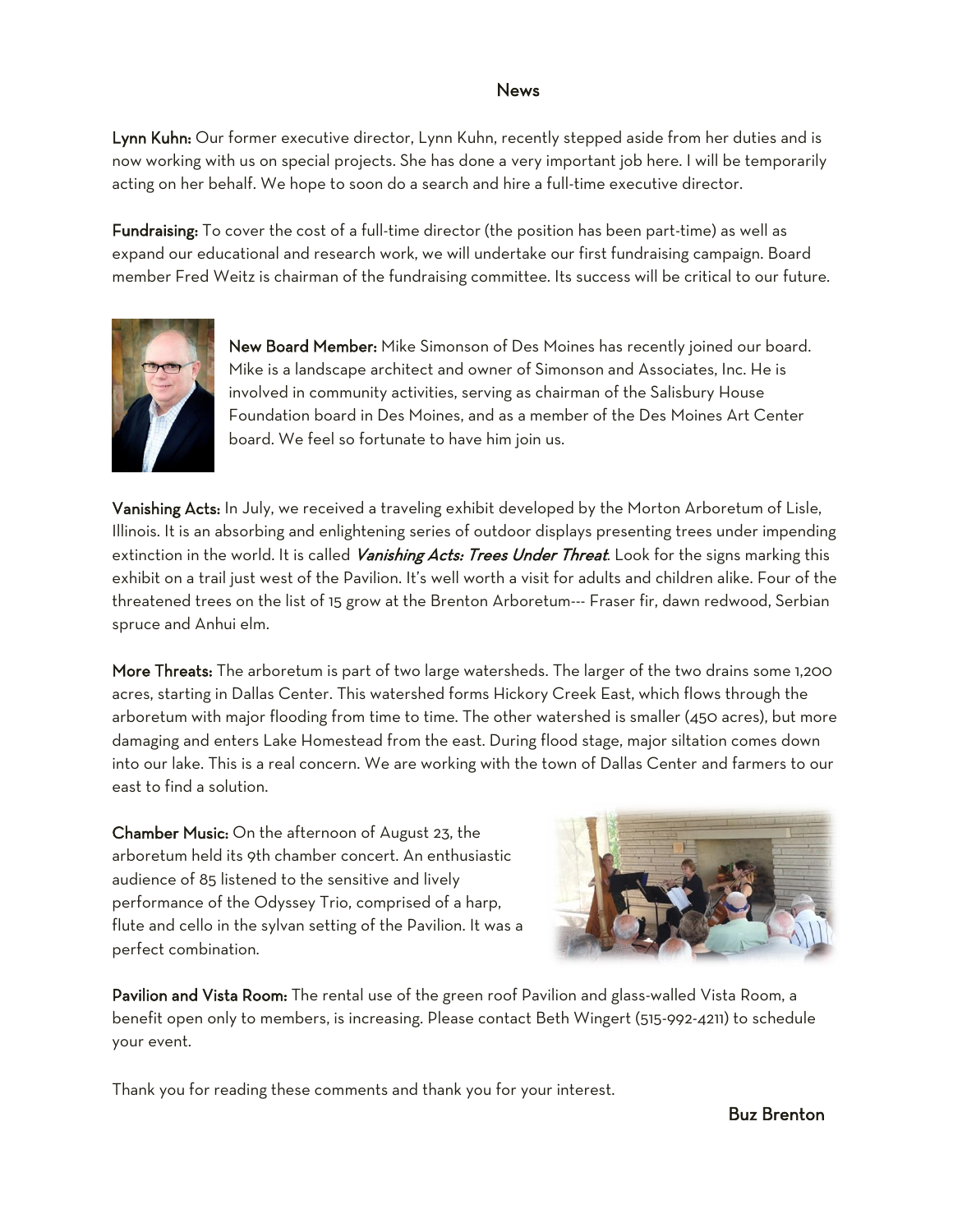# The Importance of Wild Seed Sources

Provenance was discussed in a past newsletter and how important it is to our collection of plants. That column ended with the statement; "more wild provenances in our collection will help us to better determine which ones are best suited for the central Iowa landscape."

# But, why is wild seed collecting important?

Back in October of 2011, Pecan (Carya illinoinensis) nuts were collected from Port Louisa National Wildlife Refuge in Louisa County, Iowa by Jeff Carstens from the Plant Introduction Station in Ames, Iowa and myself. Some of these nuts were grown into seedlings and planted in the pecan grouping here at the arboretum. Since hickory nuts are recalcitrant, they will not survive long-term under optimum seed storage conditions, and must be grown into a tree for preservation. So, collected nuts were also shipped to the National Collection of Genetic Resources for Pecans and Hickories in Somerville, Texas to be planted and grown to preserve the genetics of this population.

In the past month, L.J. Grauke from the National Collection of Genetic Resources for Pecans and Hickories informed Jeff Carstens and me that they had a severe outbreak of black pecan



Pecan, *Carya illinoinensis*

aphid in their greenhouses where they were growing out 2500 seedlings of pecans from wild collections ranging from Mexico to Missouri. The black aphid feeding causes bright yellow-orange chlorotic spots on the leaflets and can cause defoliation. All 2500 seedlings of pecans were affected by the black aphids, except for the 50 seedlings grown from the Louisa County, Iowa site. The genetics obtained from the Louisa County population appear to be completely resistant to the aphid. This is the invaluable information we learn from growing out wild collected specimens of known origin.

One of our missions here at the arboretum is to improve our collections through wild collecting and through acquiring plants from known sources, which includes other arboretums. This work continues today.

In 2014, we have 21 different wild sourced seed accessions growing and another 40 plants which were grown from wild sourced seed we received from the Morton Arboretum in Lisle, Illinois and from the Plant Introduction Station in Ames, Iowa. Currently, these trees are in seedling containers or in the nursery and will eventually be added to the permanent

collections. In early October, I was in southern Iowa collecting nuts from native shellbark hickory, (Carya laciniosa). Seedlings of this collection will be planted at the arboretum and, again, nuts will be sent by the Plant Introduction Station to the National Collection of Genetic Resources for Pecans and Hickories in Texas. And, who knows, three years from now we might find out some interesting information about this wild collected seed.



Andy Schmitz Director of Horticulture and General Manager